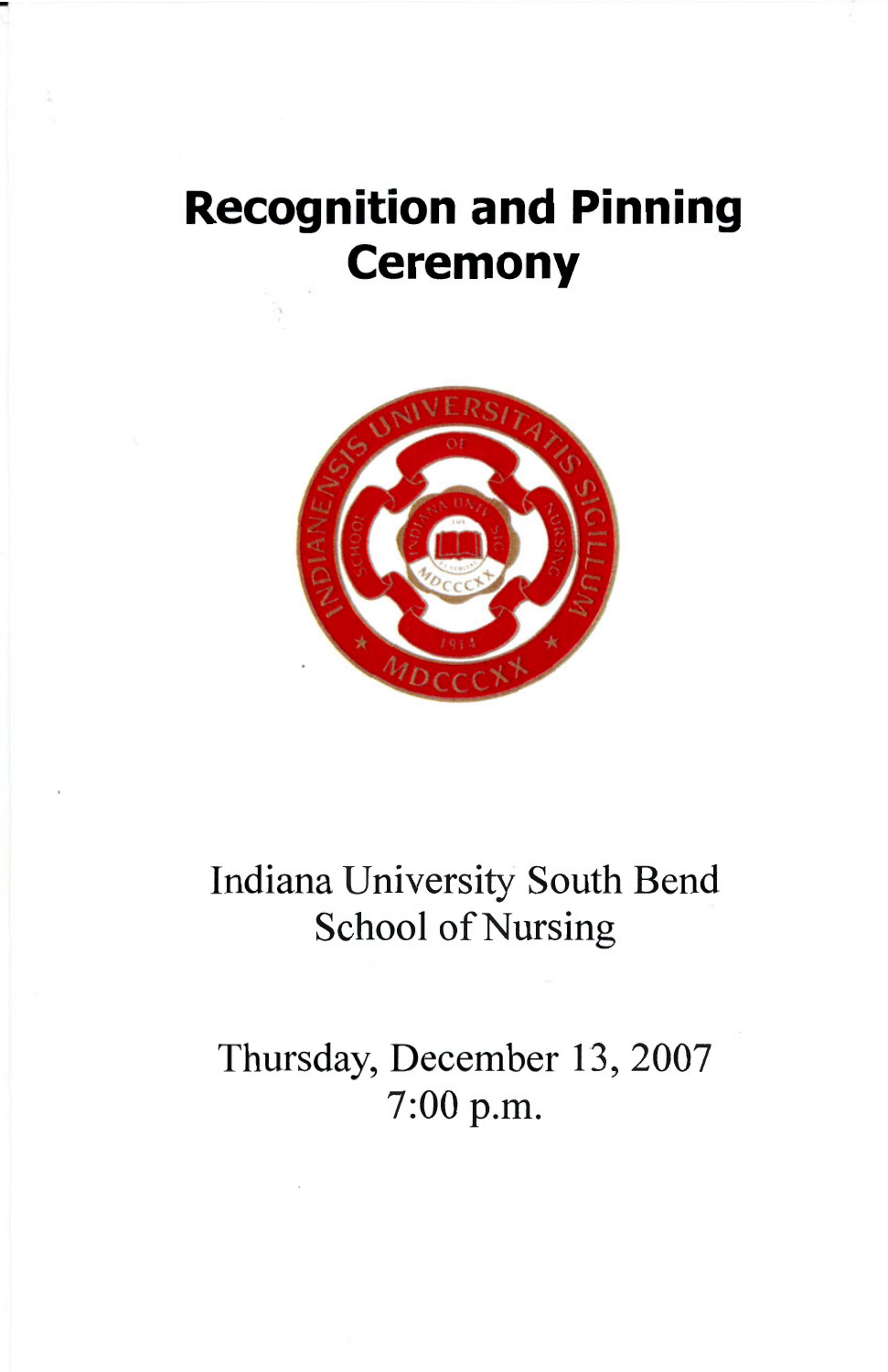#### **School o£ Nursing Seal**

The Indiana University School of Nursing Seal was adopted in 1970 on the observance of the 150th Birthday of the University.

The Inner circle, including its shape, is taken from the seal of Indiana University, adopted in 1841. The open book is symbolic of education. *Lux Et Veritas*, Latin for the light and truth, is the motto of the University.

A ribbon-design border with the inscription "School of nursing" surrounds the inner circle and is adapted from the original school pin.

At the bottom of the border is 1914, the year of the opening of the school. The solid border surrounding the School of Nursing Seal, taken from the University Seal, has the inscription "Indianensis Universitatis Sigillum MDCCCXX" The translation is "Seal of Indiana University, 1820," the founding year of the University.

#### **School o£ Nursing Pin**

Graduates of the baccalaureate program receive School of Nursing pins which share many similarities and serve to bond together Indiana University alumni. In the center of the pin is the seal of Indiana University. An openness exists between the replica of the seal and outer circle, which designates the School of Nursing and the year the School of Nursing was founded, 1914.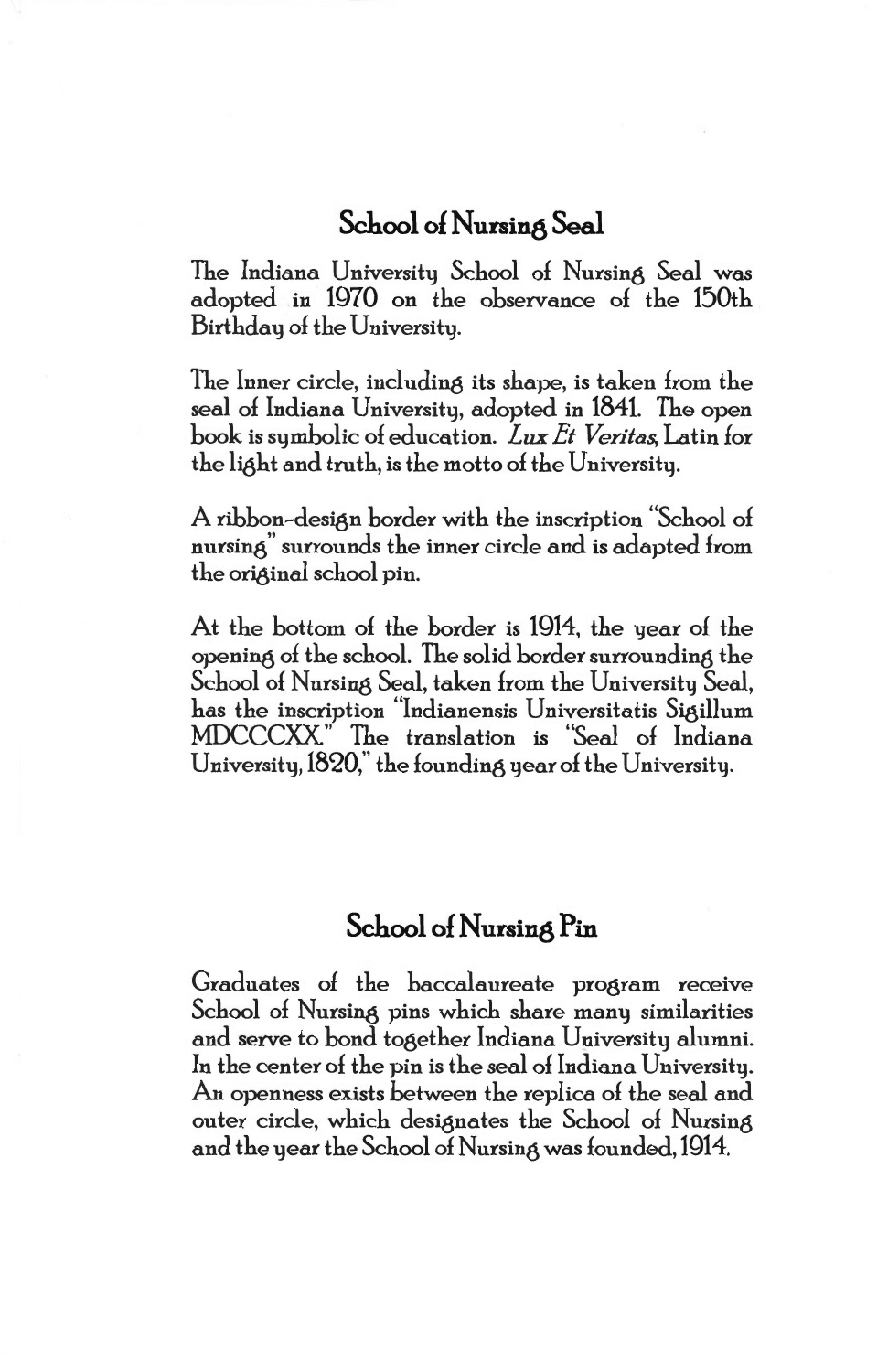## Recognition and Pinning Ceremony

## Indiana University South Bend

## **School of Nursing**

## Northside Hall Auditorium

Thursday, December 13, 2007  $7:00$  p.m.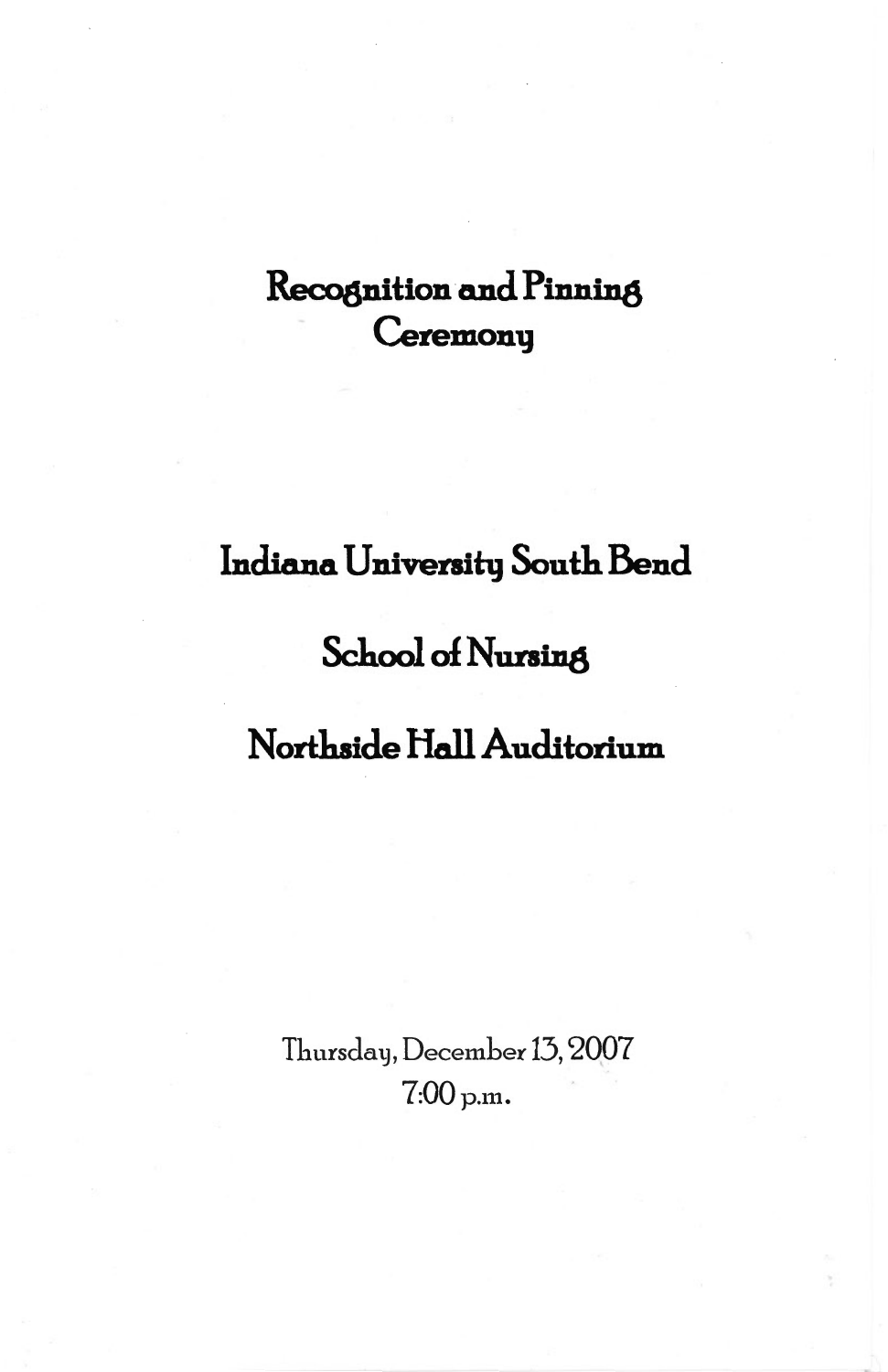#### $\mathsf{Thank}\mathsf{Yom}$

By Mandy Szynski, Nursin8 Class *ol* December '2003

Think of someone that means more to you than life itself. Someone who has never left your side This Thank You is for them. And from the graduating class, This poem is for you, Our Family, Friends, and Loved ones. Who have been our support, our rock we could lean on. We have been through some ups and downs in nursing school We never knew which way we were coming or going at times. At some points, we wanted to quit or give up. But something always kept us going. The only sure thing we knew was that you were there for us You supported us through the tough times You supported us through the good times You are here today to see we accomplished it We made our dream We reached our goal From all of us, we love you. Thank you.

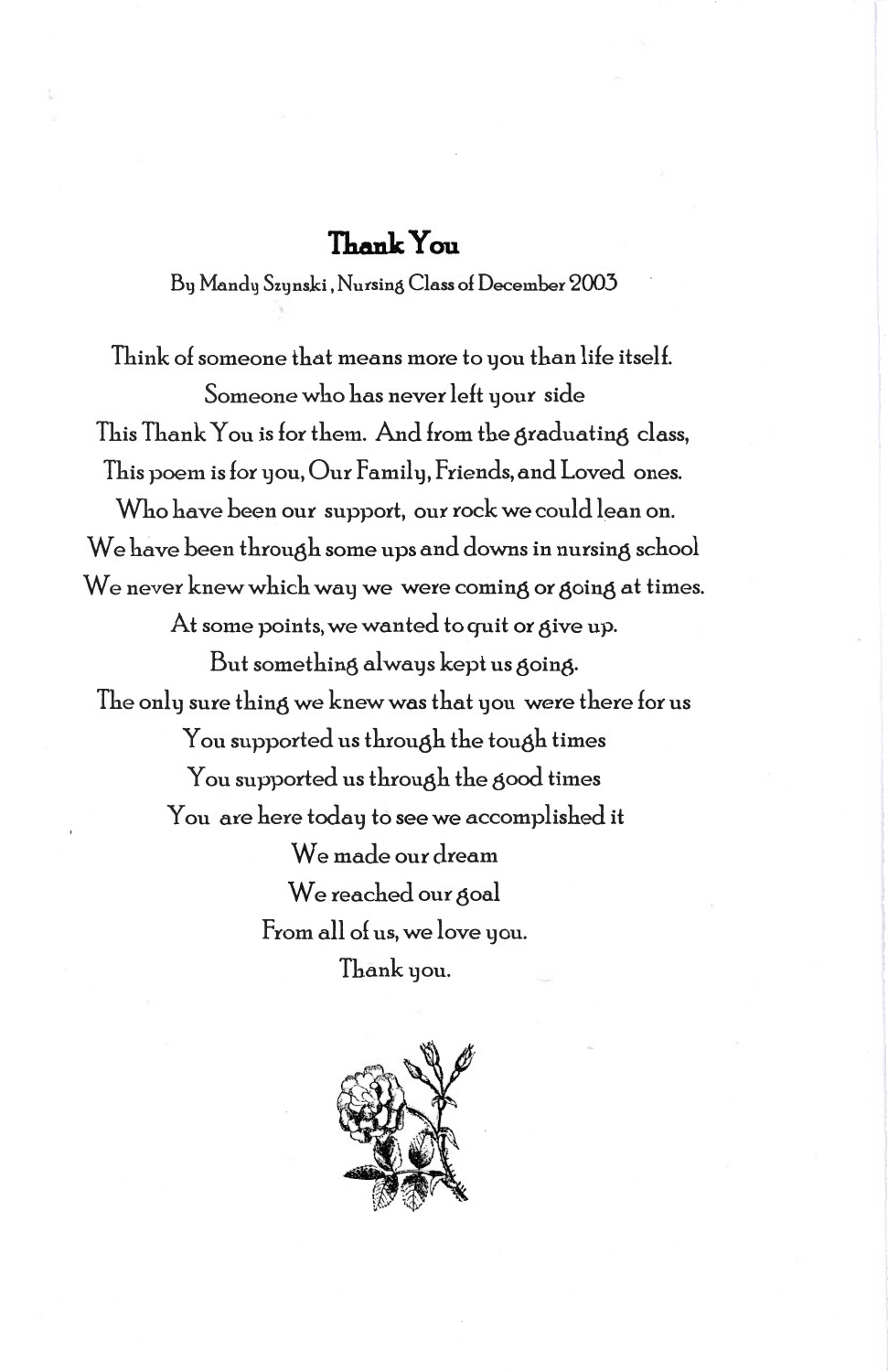### Recognition and Pinning Program

Introduction

Welcome

Alumni Greetings

Opening Remarks

Presentation of Awards Scholarships and Honors

Pinning Ceremony

Presentation of Class Gift

Candle Lighting Ceremony

Florence Nightingale Pledge

Farwell

LuAnn Woodrick President of the Faculty

Cynthia Courtney Ridinger

Sue Anderson **IU South Bend Alumni Association** 

Alfred J. Guillaume, Jr. Vice Chancellor for Academic Attairs Mary Jo Regan-Kubinski Dean, Division of Nursing and Health Professions

Dean Regan-Kubinski

Barbara Keith Marta Makielski Shirley Salzgeber LuAnn Woodrick

Mary-Kate Oatman Cindy Surfus

Sara Boyer Kelly McCarthy

Lindsay Wyman Andrea Whitmer

Peggy Matthys

Reception to Follow in Foyer Audience Please Remain Seated During the Recessional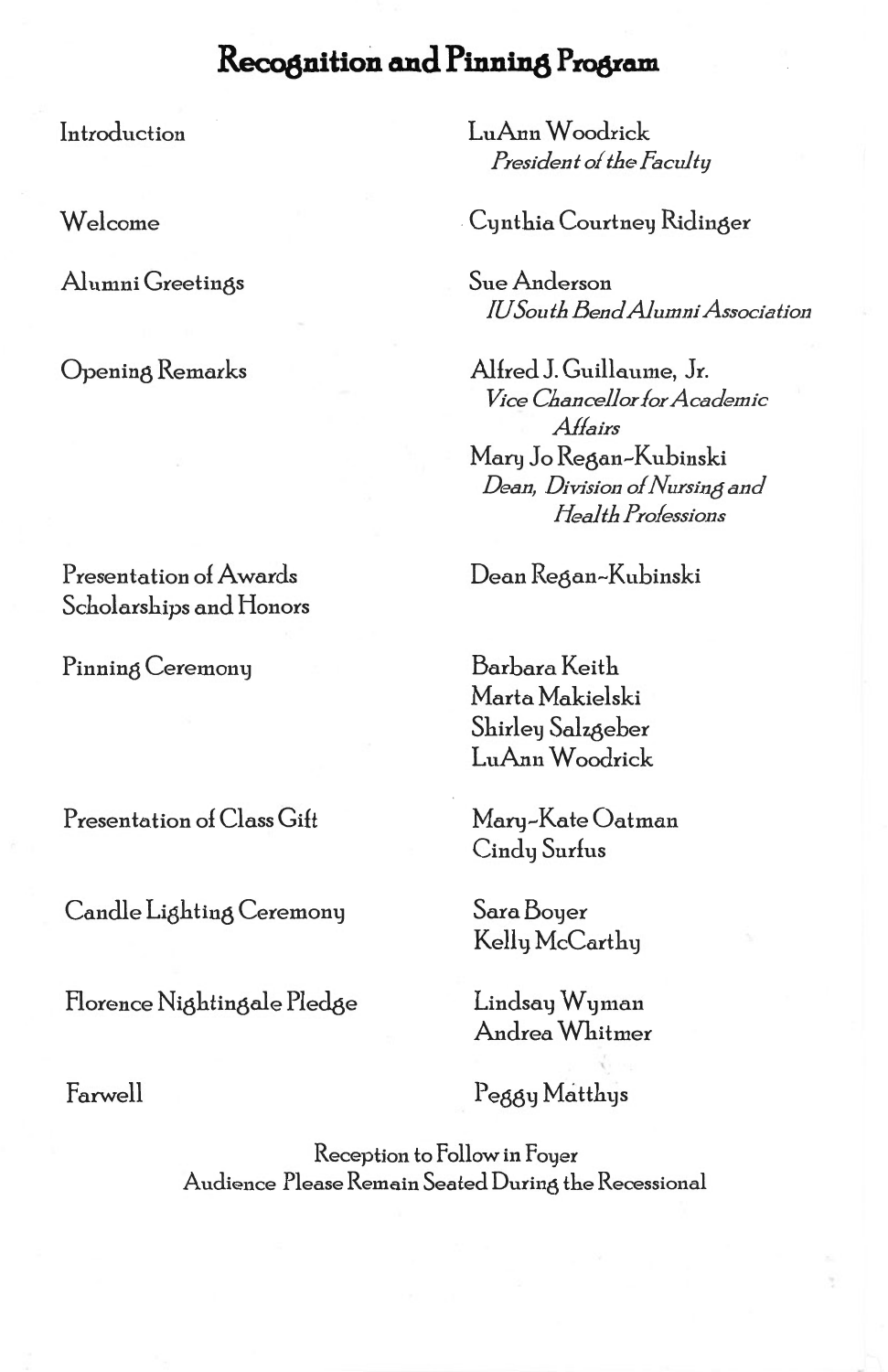#### **Bachelor ol Science in NUlling Degree**  Graduates

Nicole R Britton Marie LeeAnn Casey Monica Lynn Clark Rebecca Lynn Conley Andrea Lee Conroy Cynthia Courtney Ridinger Jessica A EickhoH Jessica Ann Gnoth Lesley Ann Johnson Rachel L. Knopf Peagy Matthys Ann Kristine Mueller Mary-Kate Kathleen Oatman Elizabeth A Pierce V'ronica Robbins Mary Schneider Cindy Kay Surfus Sumi Swearingen W ylette Ann Veldman-Weaver Jane M. Wango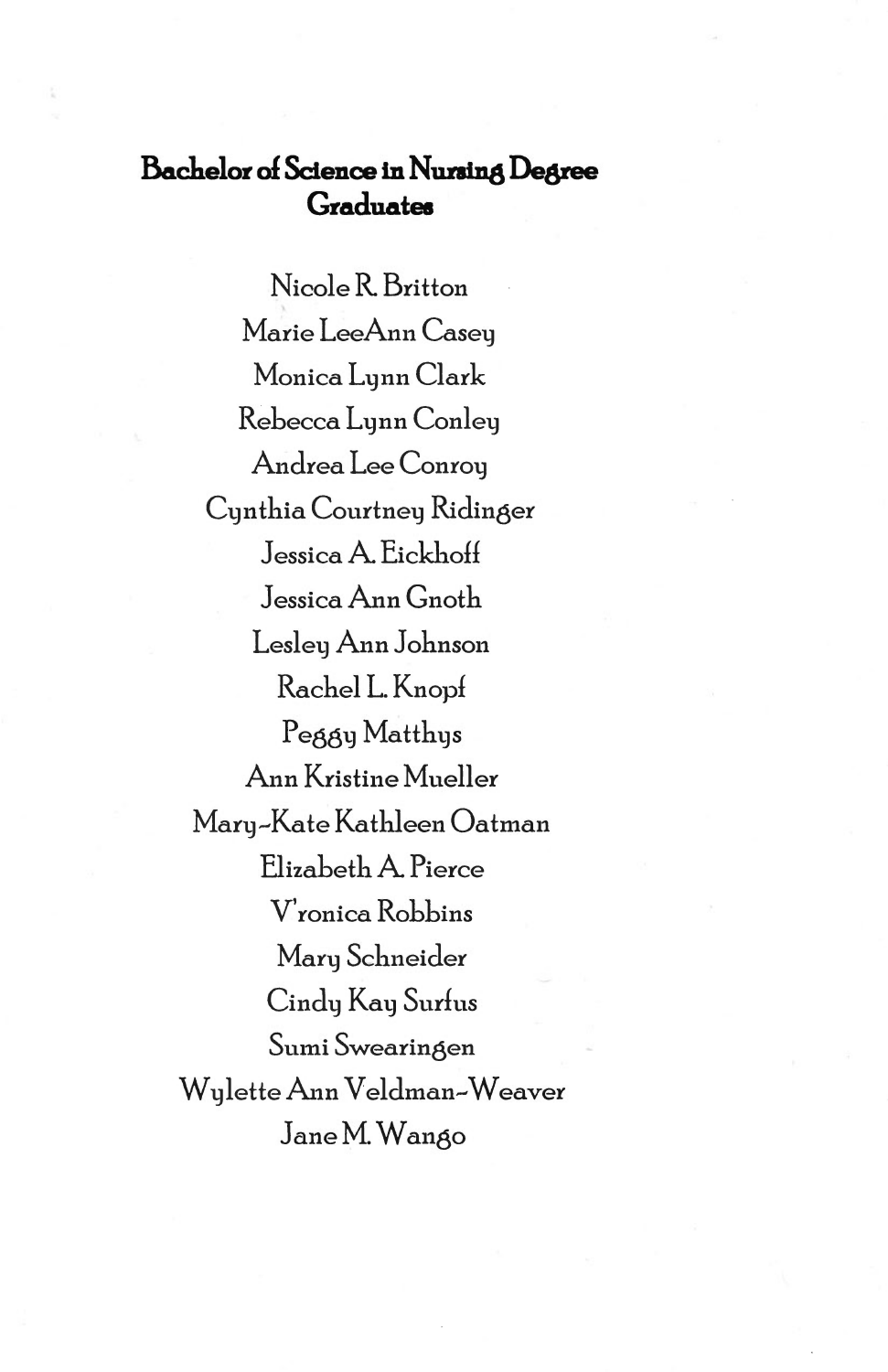### **Bachelor ol Science in Nursin8 Degree Gradwdee with Prior Degrees**

Sara Marie Boyer Ryan James Brennan Jillian Renee Hunt John T. Kaitei Jennifer M. Manly Kelly Mae McCarthy Rhonda R Montaomery Claire Rebecca Parisi Bryan Kenneth Uraonski Lindsay Ann Wyman

### **Bachelor ol Science in Nursin8 Degree Graduates for Prior Registered Nurses**

Joyce Chong Sikha Nyathi Beverly Sue Stillson Andrea Lynn Whitmer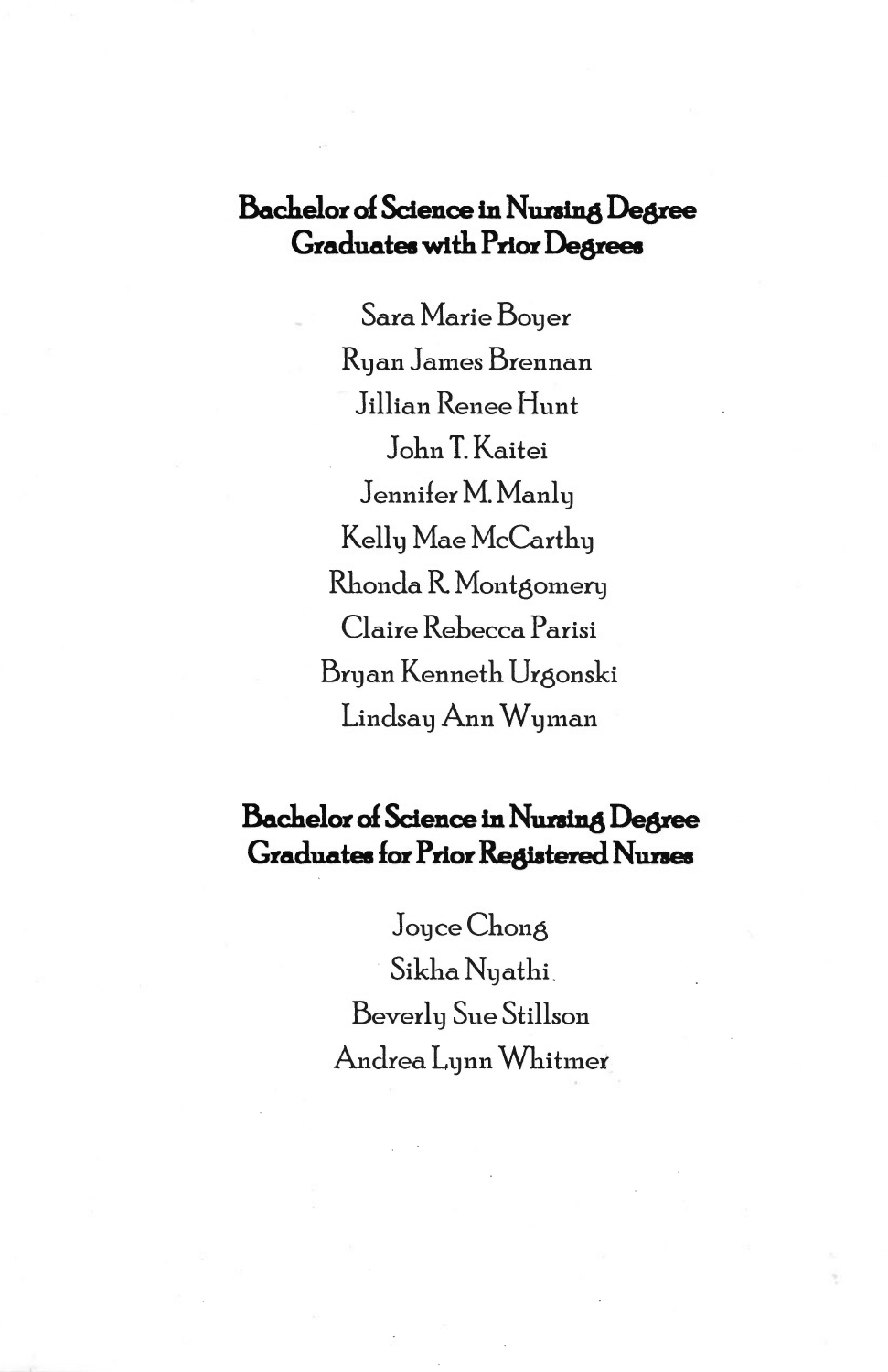### **Academic Distinction**

#### **Highest Academic Distinction**

Joyce Chong, RN Peggy Matthys Claire Parisi Lindsay Wyman

#### **High Academic Distinction**

Ryan Brennan Kelly McCarthy Sikha Nyathi, RN Sumi Swearingen

#### **.Acddemic Diatlnction**

Beverly Stillson, RN

#### **Clinical Excellence Awards**

**Faculbj Award to Outstanding Students**  Mary-Kate Oatman Claire Parisi Beverly Stillson, RN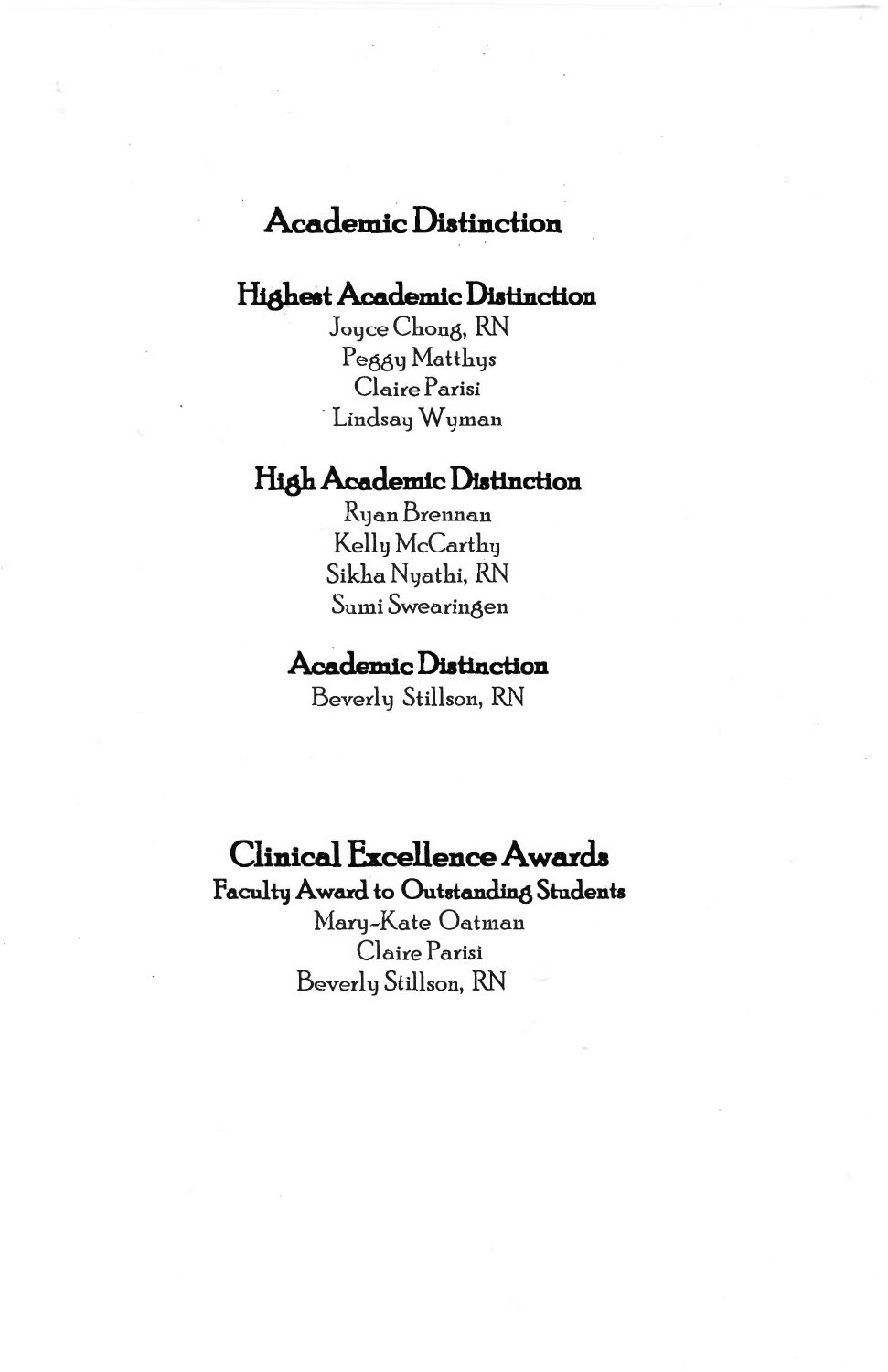### Sigma Theta Tau International Society, Alpha Chapter

Sigma Theta Tau is the International Society of Nursing which recognizes superior achievement and the development of leadership qualities, fosters high professional standards, encourages creative work , and strengthens commitment to the ideals of the profession.

Sara Boyer Sikha Nyathi RN Claire Parisi Peggy Matthys Sumi Swearingen Nicole Britton Joyce Chong, RN Kelly McCarthy Lindsay Wyman

### Who's Who Among Students in American Universities and Colleges

Peggy Matthys Mary-Kate Oatman Claire Parisi

Sumi Swearingen Bryan Urgonski

John O'Connor Scholarship Monica Clark

Katherine & William Shields Scholarship Sara Boyer

### Harriet Dodd Scholarship

Claire Parisi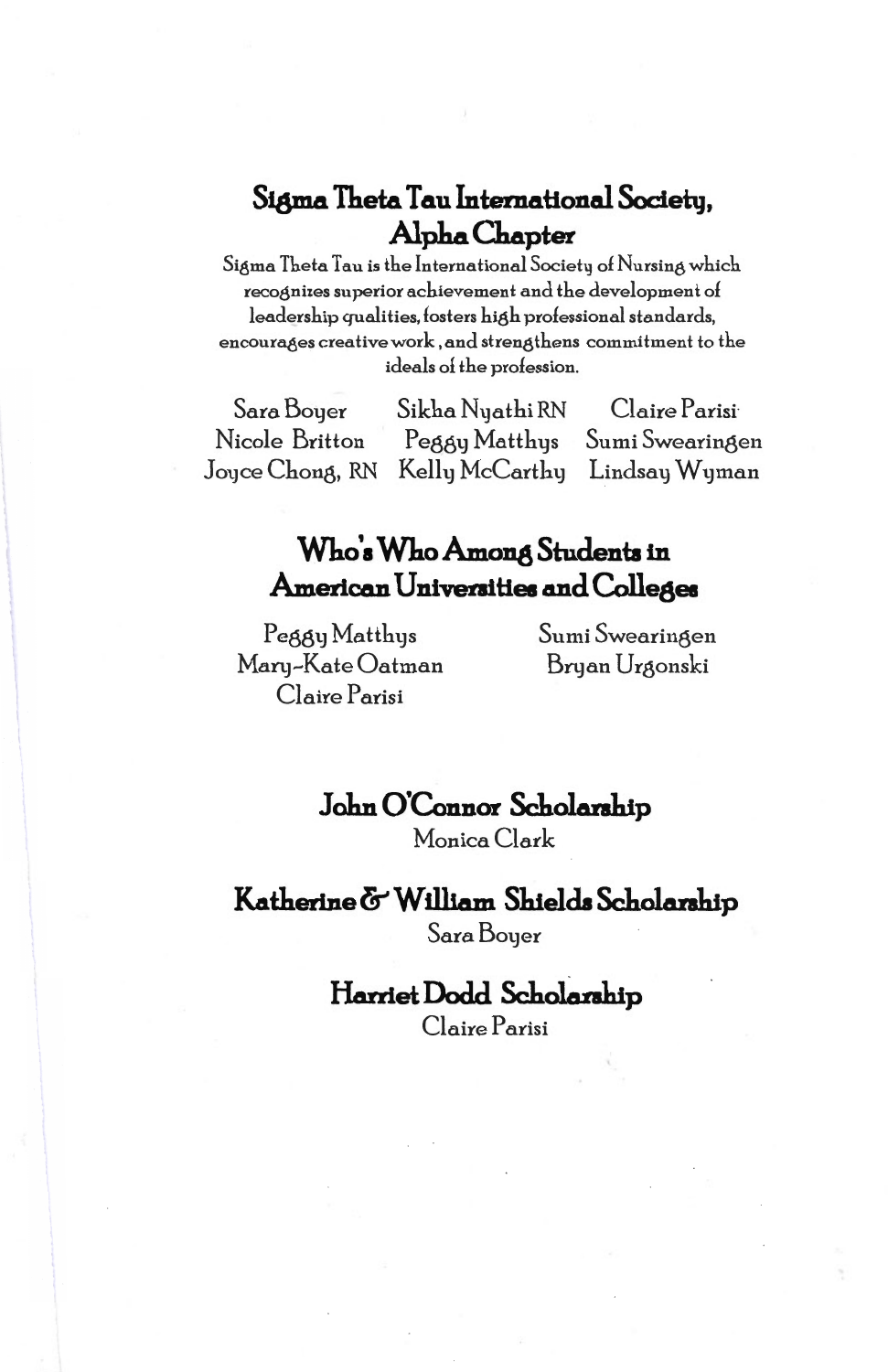### Indiana University South Bend **School of Nursing Faculty**

Dr. Marion Broome University Dean, School of Nursing

Dr. Mary Jo Regan-Kubinski, Dean, Division of Nursing and Health Professions Indiana University South Bend

Sue Anderson Dr. Mary Basolo-Kunzer Glenda Davidson Dr. Teresa M. Dobrzykowski E J. Fenner Dr. Patricia R. Henry Laura Hieronymus Sharon hnes

Sharon Jones Barbara J. Keith Marta Makielski Dr. Cynthia D. Sofhauser Tara Stokes Patricia Trethewey LuAnn Woodrick

#### **A.soctate Facultg**

Judy Anne Bellville Ram Khatti Chettri Ashley Evans Kristina flora Christine Hawkins Penni Himes Linda Johnson Tina Kendall

Juliana Mwose Patti Nietch Sarah Rutchik Jane Schaefer Shelley Sill Jennifer Teasley Cynthia Weyers

#### **School of Nursing Staff**

Janet Gilroy Shelley Hadden Millie Sinha

Laurie Riddle Shirley Salzgeber Sandy Stutzman